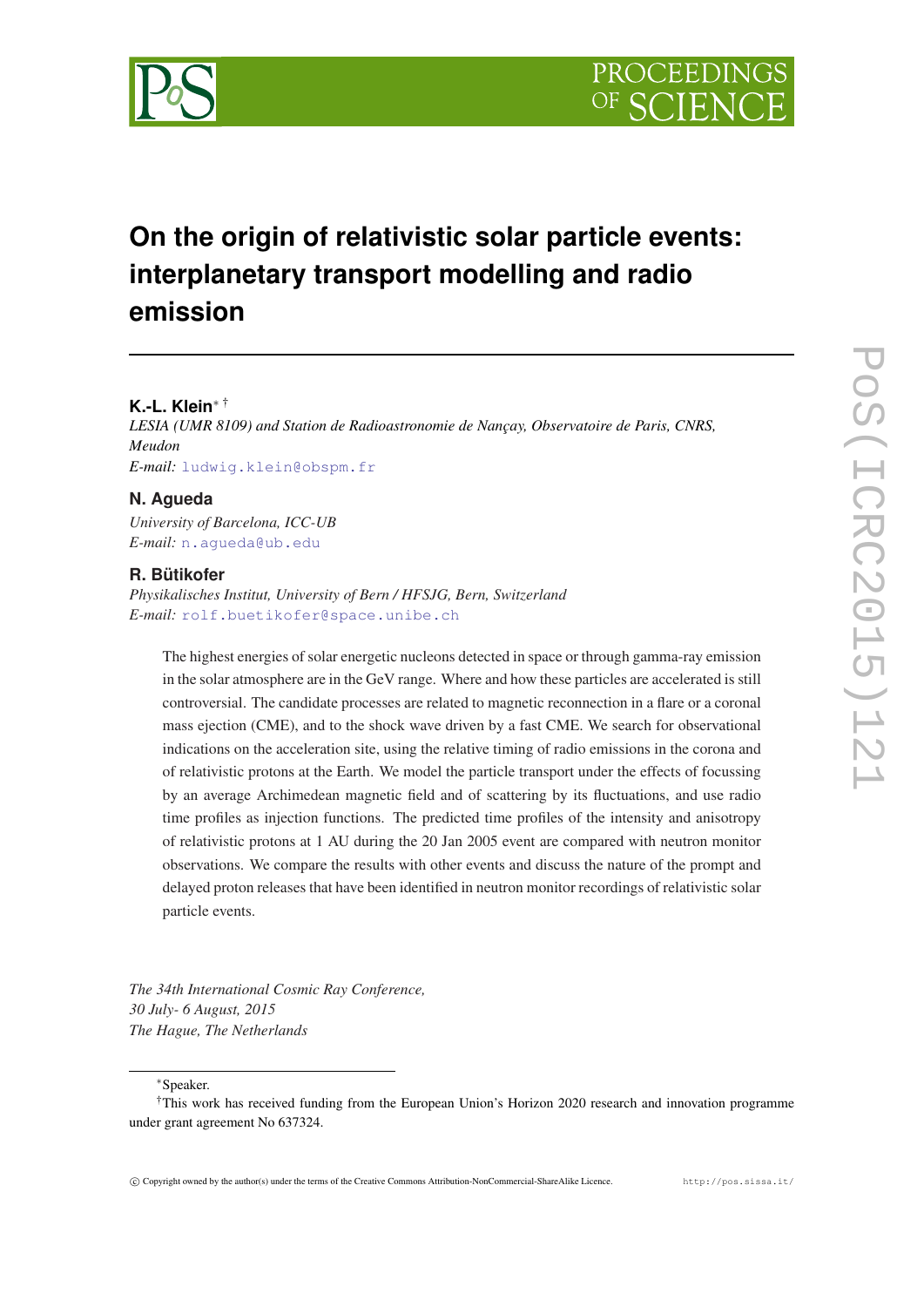# 1. Introduction

Instabilities of the magnetic field in the corona create explosive releases of stored energy, which lead to the heating of plasma, to the acceleration of charged particles to energies that may by far exceed the average thermal energy of about 100 eV, and to the ejection of major parts of large-scale magnetic field structures. On certain occasions, charged particles are accelerated to relativistic energies. Nucleons penetrating into the Earth's atmosphere with energies exceeding  $\sim$ 450 MeV create secondaries that may reach the ground and can be detected by neutron monitors. These Ground Level Events (GLEs) reveal the highest energies that can be achieved during a solar energetic particle (SEP) event. They are a major and so far unsolved challenge to our understanding of particle acceleration in the solar corona.

GLEs are invariably associated with flares of high intensities in all spectral ranges of flarerelated electromagnetic emissions, notably gamma-rays, hard and soft X-rays, and radio waves, as well as with fast coronal mass ejections (CMEs). These associations suggest that the particle acceleration is related with one or a combination of the acceleration processes thought to be at work in flares and CMEs: magnetic reconnection and large-scale shock waves.

Magnetic reconnection is supposed to act in two different situations: (1) In the early (impulsive) phase of the flare, *i.e*. the time interval between the flare onset and the peak of the soft X-ray emission, the process is thought to lead to plasma heating and to the acceleration of electrons and protons that produce the most intense gamma-ray, hard X-ray and microwave (radio waves at frequencies  $v \ge 1$  GHz, wavelengths  $\lambda \le 30$  cm) emission of the flare. (2) The early development of a CME is generally thought to comprise the formation of a flux rope and of current sheets in its aftermath, where magnetic reconnection is expected to occur over much longer duration than the impulsive phase [\[1\]](#page-7-0). Distinctive radiative signatures are notably long-lasting radio emissions, called type IV bursts, extending from centimetric-to-metric radio waves  $[2, 3, 4]$  $[2, 3, 4]$  $[2, 3, 4]$  $[2, 3, 4]$  $[2, 3, 4]$  $[2, 3, 4]$ . The actual particle acceleration process can be related to different ways to generate electric fields: direct electric fields in the reconnection region, the dynamical evolution of the current sheet due to tearing and coalescence of magnetic islands, waves and turbulence, betatron acceleration in retracting reconnected magnetic field lines, and shock waves that may be produced by the outflow jets from the reconnecting current sheets. Shock waves are also driven on much larger spatial scales by fast CMEs. They are likely candidates for the long-lasting SEP events at MeV and possibly higher energies.

While we observe relativistic particles, we are so far unable to model their acceleration in a fully consistent way. Acceleration models usually consider the motion of test particles in the electric and magnetic fields derived from MHD models. But when, as in the events of interest, the non-thermal particles carry a significant fraction of the energy released during the flare or conveyed to the CME, the particles will retro-act on the electromagnetic fields - a process that is not described by MHD. For this reason observational evidence on the acceleration regions is important to make progress in understanding the acceleration process at work.

We discuss in this contribution the timing of radiative signatures of particle acceleration and transport in the solar corona, using especially radio waves, with respect to the arrival of relativistic protons at the Earth inferred from neutron monitor observations and their inversion. We focus on the GLE of 20 Jan 2005, a prime example of a double-peaked proton time profile, which [[5](#page-7-0)]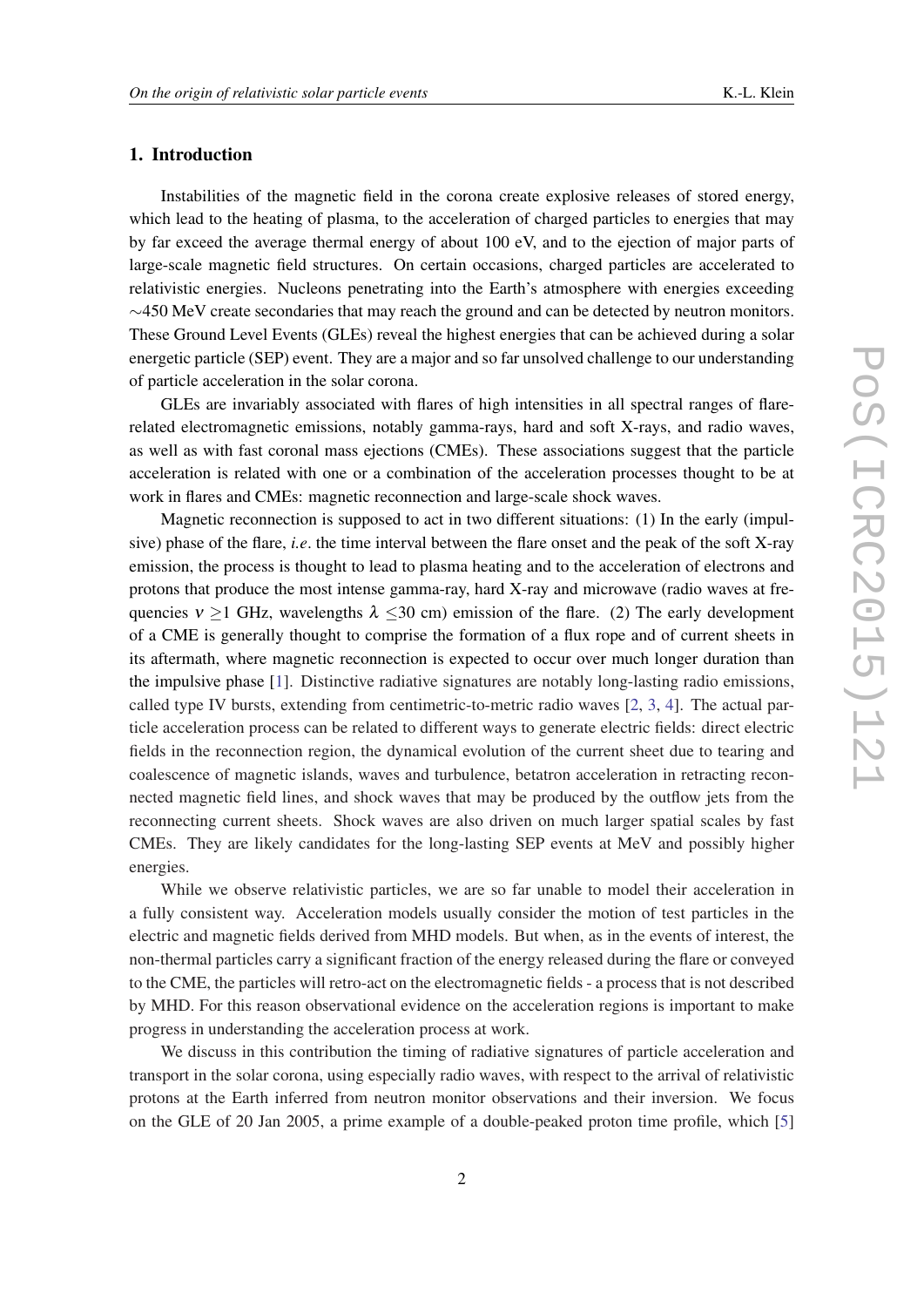established as a general feature of GLEs from eruptive flares in the western hemisphere. These authors argued that the first peak, which is short and displays a strong anisotropy [\[6\]](#page-7-0), is missing in most GLEs. This time structure enables us to identify time relationships with the electromagnetic emission at the Sun, in an attempt to trace the particles at 1 AU back to their origin near the Sun (Sect. 2). We establish the connection by modelling the interplanetary particle transport under the effects of adiabatic focussing and pitch-angle scattering. The results for the 20 Jan 2005 GLE are compared in Sect. [3](#page-5-0) with two other GLEs (29 Sep 1989, 14 Jul 2000), where the first relativistic proton pulse was missed by the neutron monitor network. We argue that our analysis supports a scenario of relativistic proton acceleration related to magnetic reconnection in the impulsive and post-impulsive evolution of an eruptive flare.

#### 2. The GLE of 20 January 2005

## 2.1 Observations: a brief overview

The 20 Jan 2005 event has been extensively discussed in the literature. Here we summarise results from [\[8](#page-7-0)] and [[7](#page-7-0)]. Figure [1](#page-3-0) compares the intensity-time profiles of relativistic protons at two energies (Fig. [1.](#page-3-0)e), derived from the inversion of neutron monitor observations, with radio emissions from microwaves (Fig. [1.](#page-3-0)b) to km-waves (Fig. [1.](#page-3-0)d), and with soft X-rays (Fig. [1](#page-3-0).a). The soft X-rays trace the evolution of the flare-heated plasma in the low corona. The radio emissions are produced by relativistic electrons (hundreds of keV to some MeV) in the low corona (microwaves; gyro synchrotron emission) and by electrons of probably some keV to some tens of keV (dm-tokm wavelengths) between the corona and the Earth. Roughly speaking, the altitude of emission increases with decreasing frequency in the dynamic spectrograms (Fig. [1.](#page-3-0)b-d). The radiative signatures can be summarised as follows:

- The radio emission shows a similar distinction of two parts as the proton profiles. At frequencies between some tens of MHz (corona, about 1  $R_{\odot}$  above the photosphere) and some tens of kHz (vicinity of the Earth; Fig. [1](#page-3-0).d) the radio emission consists of type III bursts. These bursts show that electrons accelerated in the corona escape into the interplanetary space. We presume that protons behave similarly. We shifted the proton profiles (Fig. [1.](#page-3-0)e) back in time by 216 s, so that their first rise matches the prominent rise of the first group of type III bursts.
- Part 1 of the radio emission occurs during the impulsive phase, *i.e*. during the rise of the soft X-ray burst. Pion-decay gamma-rays at energies above 60 MeV, observed by the SONG experiment aboard the CORONAS mission, reveals the presence of protons with energies above 300 MeV (see also [[9](#page-7-0)]), starting at 06:45:30 UT. Relativistic protons were hence accelerated during the impulsive phase of the flare. From the radio observations, we conclude that these protons are able to escape into the interplanetary space. If the onset of the GLE at 06:50 UT is due to these protons, they must have travelled 12.5 min, which implies a distance of 1.5 AU at a speed of 0.98*c* (rigidity 5 GV).
- The second peak of the relativistic proton profile at the Earth corresponds to the second part of the radio emission. The second microwave peak at 2.7 GHz, with only a weak counterpart above 10 GHz (Fig. [1](#page-3-0).b), shows that the relativistic electrons are now released into higher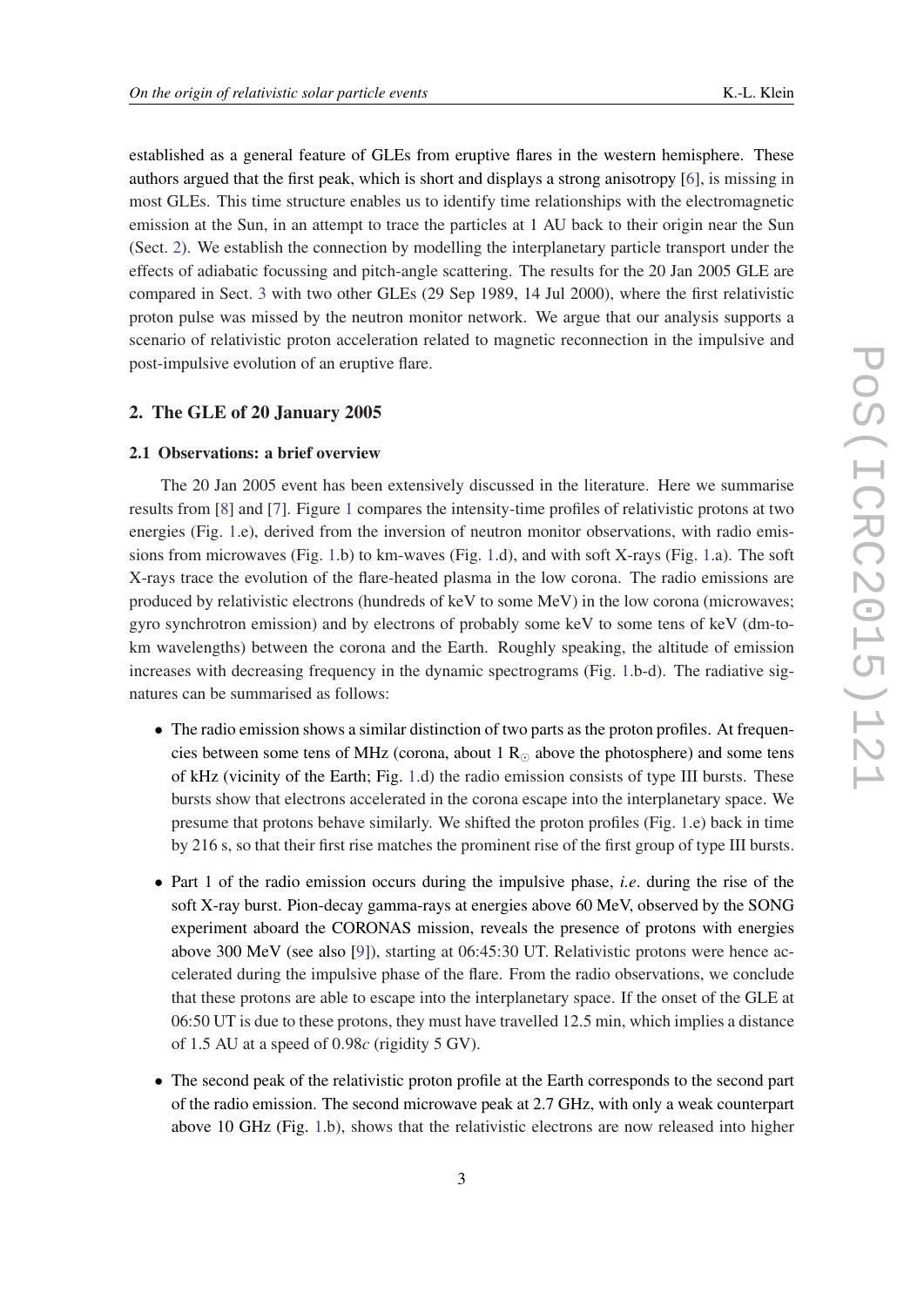<span id="page-3-0"></span>

Figure 1: X-ray and radio emission and the relativistic proton profile of the 2005 Jan 20 event (adapted from [\[7](#page-7-0)]). From bottom to top: (a) soft X-rays  $\lambda = 0.1 - 0.8$  nm (black line) and 0.05-0.4 nm (red line); (b) microwaves (black line: 2.7 GHz, red line: a combination of 17 GHz (Nobeyama Radio Polarimeter) before and 15.4 GHz (Learmonth RSTN station) after 06:55 UT); (c) dynamic radio spectrum at dm-m waves (ARTEMIS-IV, Univ. Athens; inverse colour scale; 1 s integration time); (d) decametre-kilometre wave radio emission (Wind/WAVES; inverse colour scale; 1 min integration); (e) proton flux time history at 2 GV (black curve) and 5 GV (red curve) rigidity (kinetic energy 1.27 and 4.15 GeV, respectively), time axis shifted back by 216 s. The intervals delimited by vertical lines show the separation between the two parts of the GLE and of the radio emission, as discussed in the text.

structures, with weaker magnetic fields, than during the impulsive phase. At frequencies below 1000 MHz, the radio emission consists of a type IV burst with slow drift from high to low frequencies (Fig. 1.c), showing the release of non-thermal electrons into expanding magnetic structures in the course of the early development of the CME. The slowly drifting burst could be mistakenly identified as a type II burst, hence shock-accelerated electrons. But a detailed study of the spectrum [\[7\]](#page-7-0) shows that this is not the case. This interpretation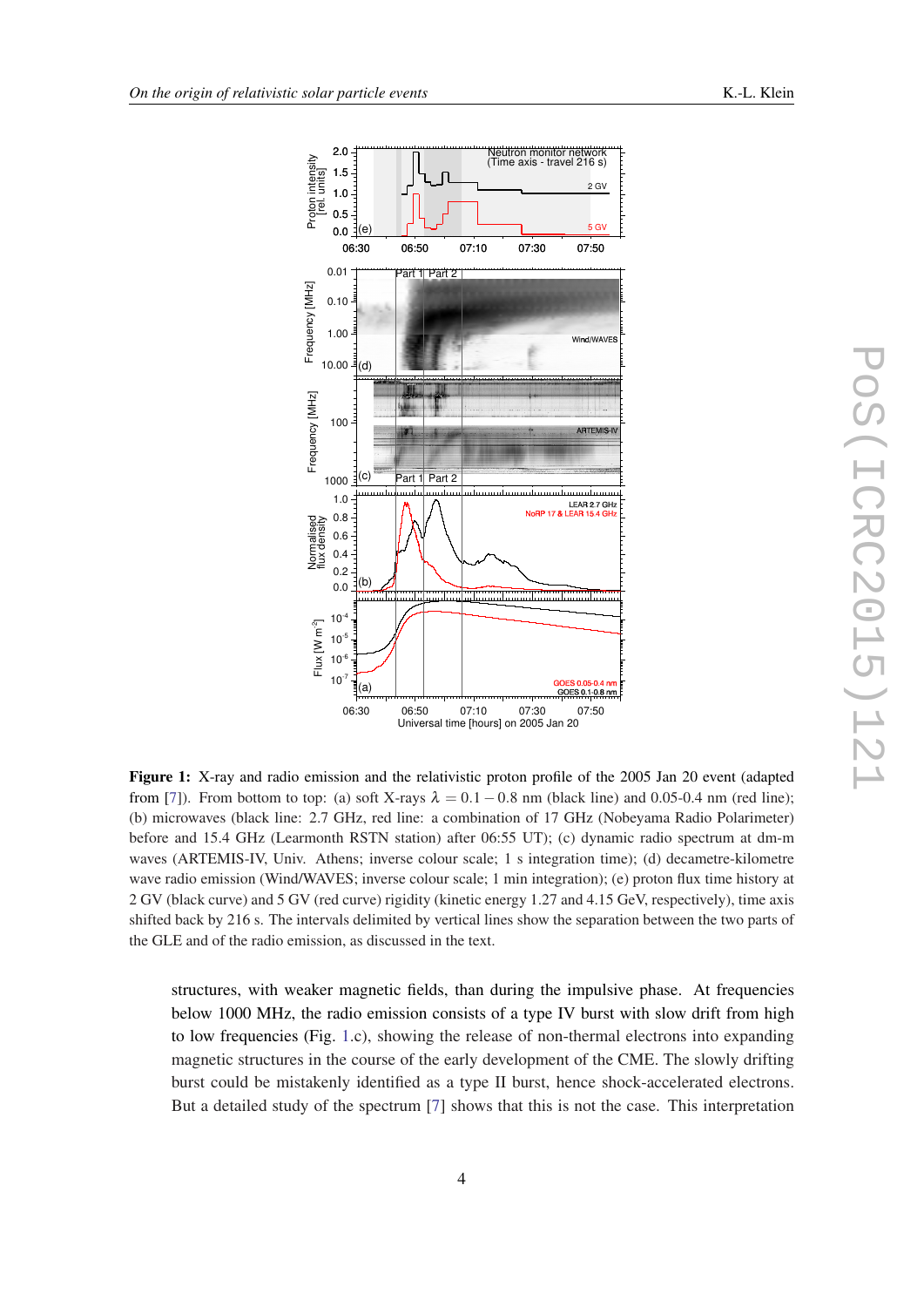points to magnetic reconnection in the post-CME current sheet as the acceleration region of the radio-emitting electrons (see [\[4\]](#page-7-0)), and tentatively also of the relativistic protons in the second part of the GLE.

The interplanetary travel path inferred from the above timing comparison is longer than the nominal Parker spiral. One way to explain this is that the travel of the particles is prolonged by pitch-angle scattering in the turbulent interplanetary magnetic field.

#### 2.2 Interplanetary transport modelling of particles accelerated at the Sun

We use interplanetary transport simulations to model the propagation of solar relativistic particles from 2  $R_{\odot}$  to 1AU. The model [[10,](#page-7-0) [11\]](#page-7-0) solves the focussed transport equation [[12\]](#page-7-0), including the effects of adiabatic focussing by the outward decrease of the interplanetary magnetic field, and of pitch-angle scattering by magnetic fluctuations. The model assumes an Archimedean spiral magnetic flux tube connecting the Sun and the Earth, consistent with the solar wind speed observed *in-situ*. The free parameters of the model are the injection profile at the Sun and the interplanetary radial mean free path,  $\lambda_r$ , of the particles.

We assume that the injection profile at the Sun has the same time dependence as the microwave emission. We use the [1](#page-3-0)5.4–17 GHz time profile (Fig. 1.b) as a proxy for the first solar release episode  $(06:41-06:53 \text{ UT})$ , and the main peak of the 2.7 GHz emission  $(06:53-07:05 \text{ UT})$  as a proxy of the second. Figure [2](#page-5-0) shows the injection profile (top panel); the two injection components are colour-coded (red for the first one and blue for the second one). The first component peaks at 06:46 UT. The second component starts 11 min after the first and peaks at 06:56 UT. Since the goal of this study is to compare the characteristic time scales only, the two injection components are normalised and have the same peak amplitude.

Figure [2](#page-5-0) (middle and bottom panel) shows the 5 GV proton directional intensities expected at 1 AU for two values of  $\lambda_r$ , with pitch angles  $\alpha = 0^{\circ}$  (propagating away from the Sun),  $\alpha = 90^{\circ}$ and  $\alpha = 180^\circ$  (propagating sunwards). The particle event produced by each injection component is colour-coded.

For  $\lambda_r = 2.0$  AU (middle panel), the onset of the event at 1 AU is expected ∼8 min after injection. The field-aligned intensity ( $\alpha \sim 0^{\circ}$ ) is high due to adiabatic focussing. The intensity profile resembles the injection function. It shows a double-peaked structure, where the time delay between the pulses is the same as in the injection profile. The peak times of the two components at 1 AU agree with those observed by neutron monitors [[5](#page-7-0)], as indicated by the arrows in Fig. [2](#page-5-0). After 07:00 UT, both components merge and have a contribution to the intensities near Earth. Protons with  $\alpha = 90^\circ$  are expected to be observed at 1 AU ~12 min after the first release, with much smaller intensities. Intensities of sunward-propagating protons ( $\alpha = 180^{\circ}$ ) are more than two orders of magnitude below those of protons with  $\alpha = 0^{\circ}$ , *i.e.* their intensities are below the values plotted in this panel.

Thus, under these assumptions, the timing of the relativistic proton event at 1 AU is consistent with the timing of the neutron monitor observations, suggesting that the two parts of the radio event are related to the two episodes of acceleration of the GLE. But while this scenario provides an explanation for the first anisotropic pulse of the GLE, the predicted pitch-angle distribution is inconsistent with the second, more isotropic, pulse.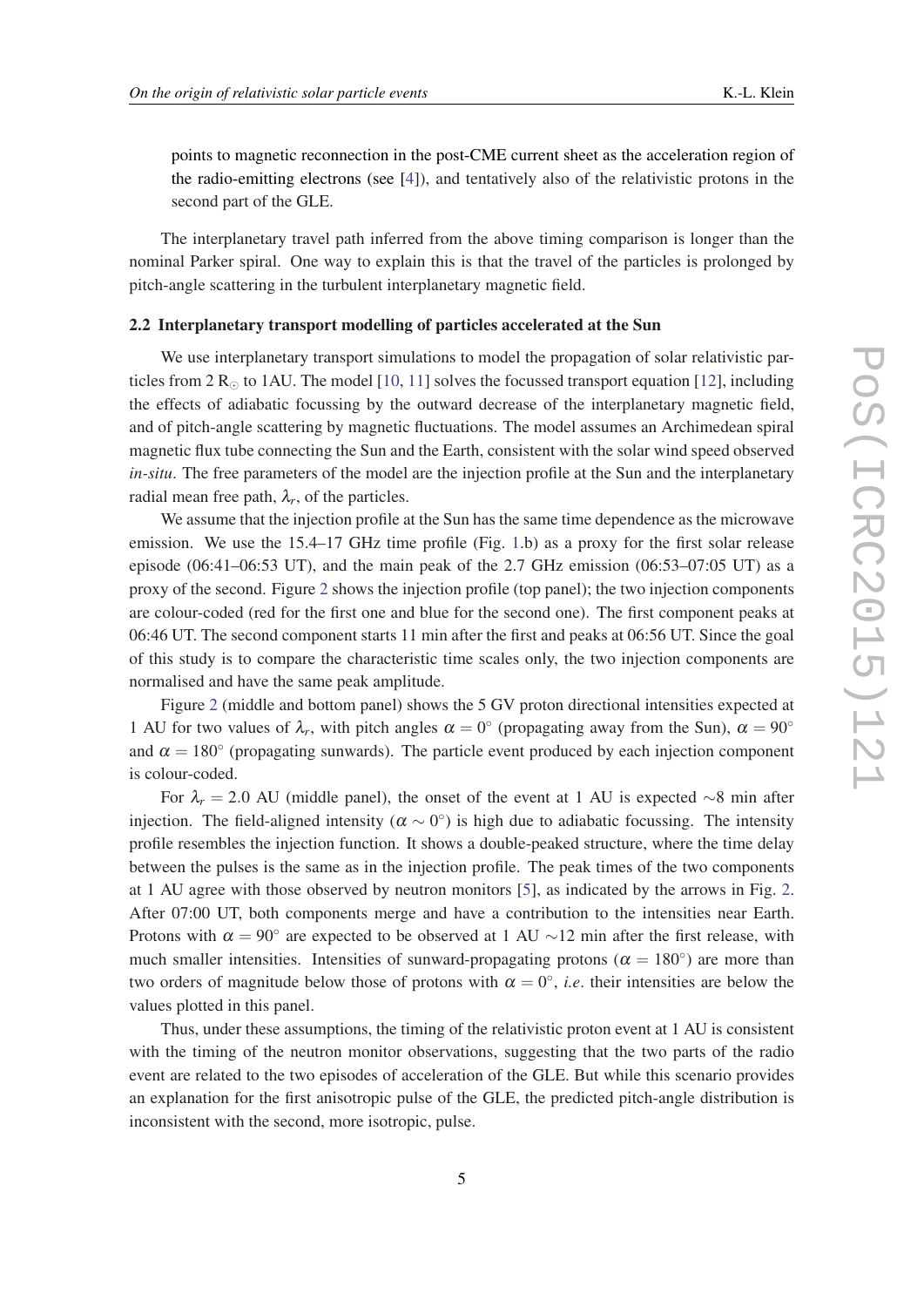<span id="page-5-0"></span>

Figure 2: *From top to bottom:* Two-component injection profile assumed at the Sun based on the microwave emission at ∼15 GHz (red) and 2.7 GHz (blue), respectively; see text for details. Directional 5 GV proton intensities at 1 AU for three different pitch-angles: 0° (solid), 90° (dotted) and 180° (dashed). The intensity profiles associated with each injection component are colour-coded (red for the first component, blue for the second one). The vertical arrows mark the time of the two GLE pulses according to [\[5](#page-7-0)]. The interplanetary mean free path is  $\lambda_r = 2.0$  AU and  $\lambda_r = 0.5$  AU, respectively.

One of the effects that would contribute to isotropise the pitch-angle distributions is stronger interplanetary scattering. The bottom panel of Fig. 2 shows the results for  $\lambda_r = 0.5$  AU. The intensity time profile for  $\alpha = 0^{\circ}$  resembles the injection function in the sense that it shows a doublepeaked structure. The peaks occur several minutes after the maxima of the GLE pulses, while the time delay between the pulses is the same as in the injection profile. Since protons are more frequently scattered than for  $\lambda_r = 2.0$  AU, the pitch-angle distribution is more isotropic, as shown by the increased proton intensities for larger values of  $\alpha$ . Sunward-streaming protons are expected to be observed at 1 AU about 15 min after the first release. Thus with a smaller proton mean free path the second pulse is more isotropic, but the timing of the peaks then disagrees with the observations.

## 3. Discussion and Conclusion

We applied a model of focussed interplanetary transport of relativistic protons accelerated in the corona to understand the intensity and anisotropy of the protons measured by neutron monitors on the Earth. The two proton releases identified during the GLE on 20 Jan 2005 could in this way be related to the times when electrons were accelerated at the Sun, as revealed by their radio emission. A small amount of interplanetary pitch-angle scattering, described by a mean free path  $\lambda_r = 2$  AU, is consistent with the timing of the GLE and the solar radio emission. It is also consistent with the high anisotropy during the first GLE pulse. The model results confirm the close association of the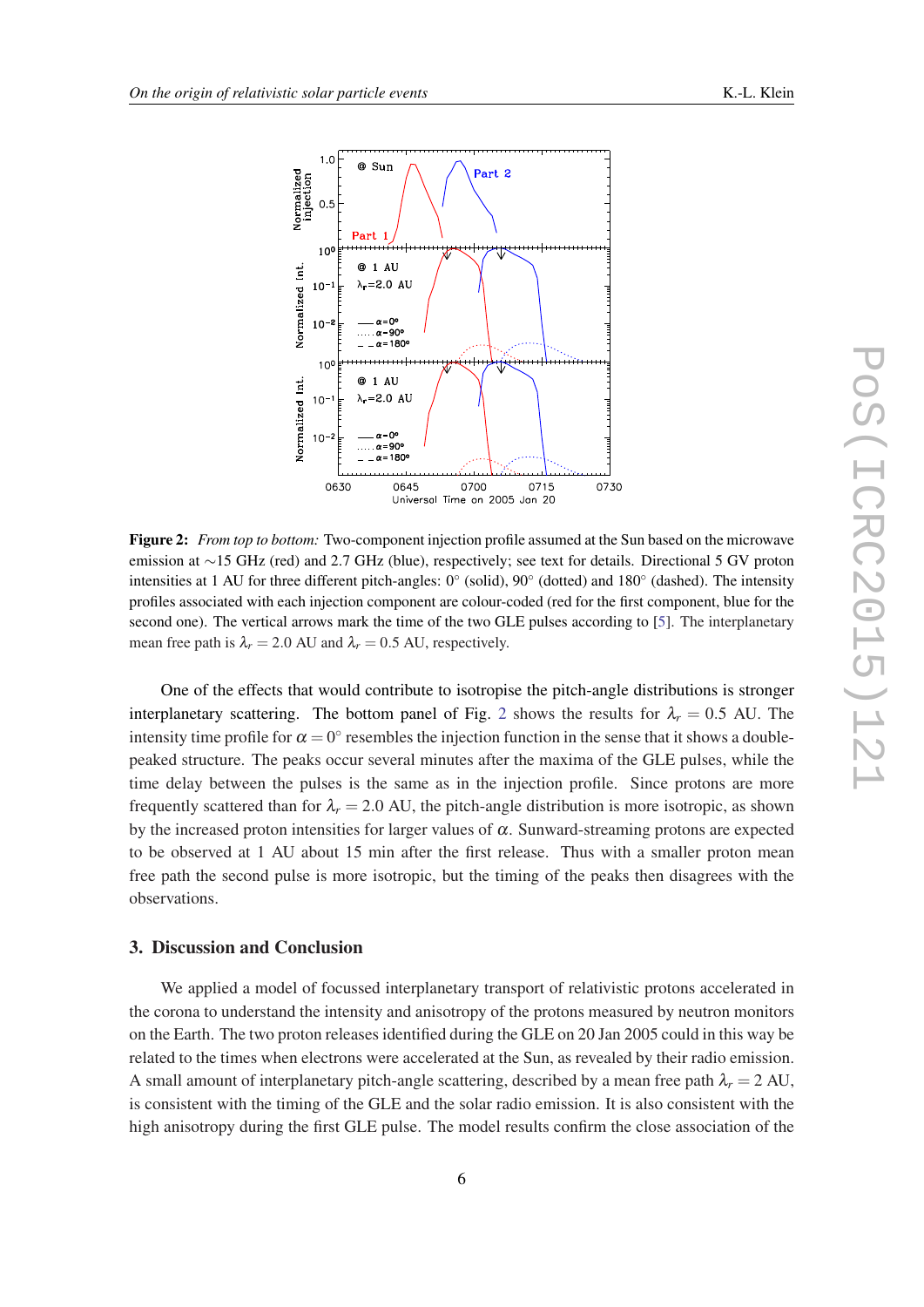early GLE pulse with the impulsive phase of the flare. Since relativistic protons were observed in the solar atmosphere, and since radio signatures showed that at that time particles could escape into the interplanetary space, the transport modelling supports the scenario of a common acceleration of interacting and escaping relativistic protons. This acceleration is related to magnetic reconnection during the development of the flare and CME, in accordance with earlier conclusions [\[9,](#page-7-0) [8\]](#page-7-0).

But the interplanetary transport model predicts a more anisotropic second pulse than observed. Enhancing the scattering would provide a better account of the anisotropy, but predict too late a particle arrival at 1 AU. A particle distribution released farther away from the Sun would suffer less focussing, and would be observed more isotropically at 1 AU. While the microwave spectrum gives evidence that the second part of the radio event is produced at greater altitude than the impulsive phase emission, the difference is a fraction of a solar radius, which is likely insufficient to produce a detectable difference in the pitch-angle distributions at 1 AU. McCracken *et al.* [[9\]](#page-7-0) used the argument to support the idea that the second relativistic proton pulse was due to acceleration at the CME shock far above the flaring active region. The CME front was at a heliocentric distance of about 4.5  $R_{\odot}$  at 6:54 UT [\[8\]](#page-7-0). But even such a height difference does not produce a detectable effect in the anisotropy of the GLE: our modelling shows that there is no significant difference beyond about 0.2 AU. However, back-reflection of protons from the first release at magnetic field structures beyond Earth would also reduce the anisotropy of the second pulse. It is plausible that this actually happened on 20 Jan 2005, because, like during most GLEs [[13\]](#page-7-0), the interplanetary medium was strongly disturbed by CMEs that occurred earlier, and which could constitute magnetic barriers beyond  $1$  AU (see [\[14\]](#page-7-0)).

We therefore conclude that the basic scenario of a coronal proton acceleration during the impulsive flare phase for the first pulse, and in the post-eruptive current sheet for the second, remains an attractive interpretation that could be a framework for understanding the time profiles of GLEs as seen by neutron monitors in general. The systematic study of GLEs [\[5,](#page-7-0) [6](#page-7-0)] showed that two peaks like on 20 Jan 2005 are typical of western events, with a presumable direct magnetic connection to the Earth. In the other, more numerous events, a single peak was seen. The authors suggest that this single peak is similar to the second pulse of the 20 Jan 2005 event, and that the first pulse is not observed when there is no direct magnetic connection to the site of the impulsive flare.

Our earlier analyses of two GLEs with single pulses, on 29 Sep 1989 [\[15](#page-7-0)] and 14 Jul 2000 [[16\]](#page-7-0), showed that the onsets of the GLEs were indeed delayed with respect to the expected arrival of the first relativistic protons accelerated during the impulsive flare phase. Both events were associated with flares about 40° away from the longitude that is nominally connected to the Earth. In both events the onset of the GLE could be traced back to metre-wave type IV bursts, similar to part 2 of the 20 Jan 2005 GLE. This substantiates the argument that relativistic protons observed during GLEs are accelerated in flares and in the aftermath of a CME, presumably in relation with magnetic reconnection in the post-CME current sheet. How protons can be accelerated to relativistic energies in these current sheets, which are higher in the corona than typical acceleration regions in the impulsive flare phase, is not clear, and will need new modelling efforts. But the chain of remote sensing observations of the corona, in situ particle measurements at the Earth, and interplanetary particle transport modelling in between appears as a powerful tool to bring new observational constraints.